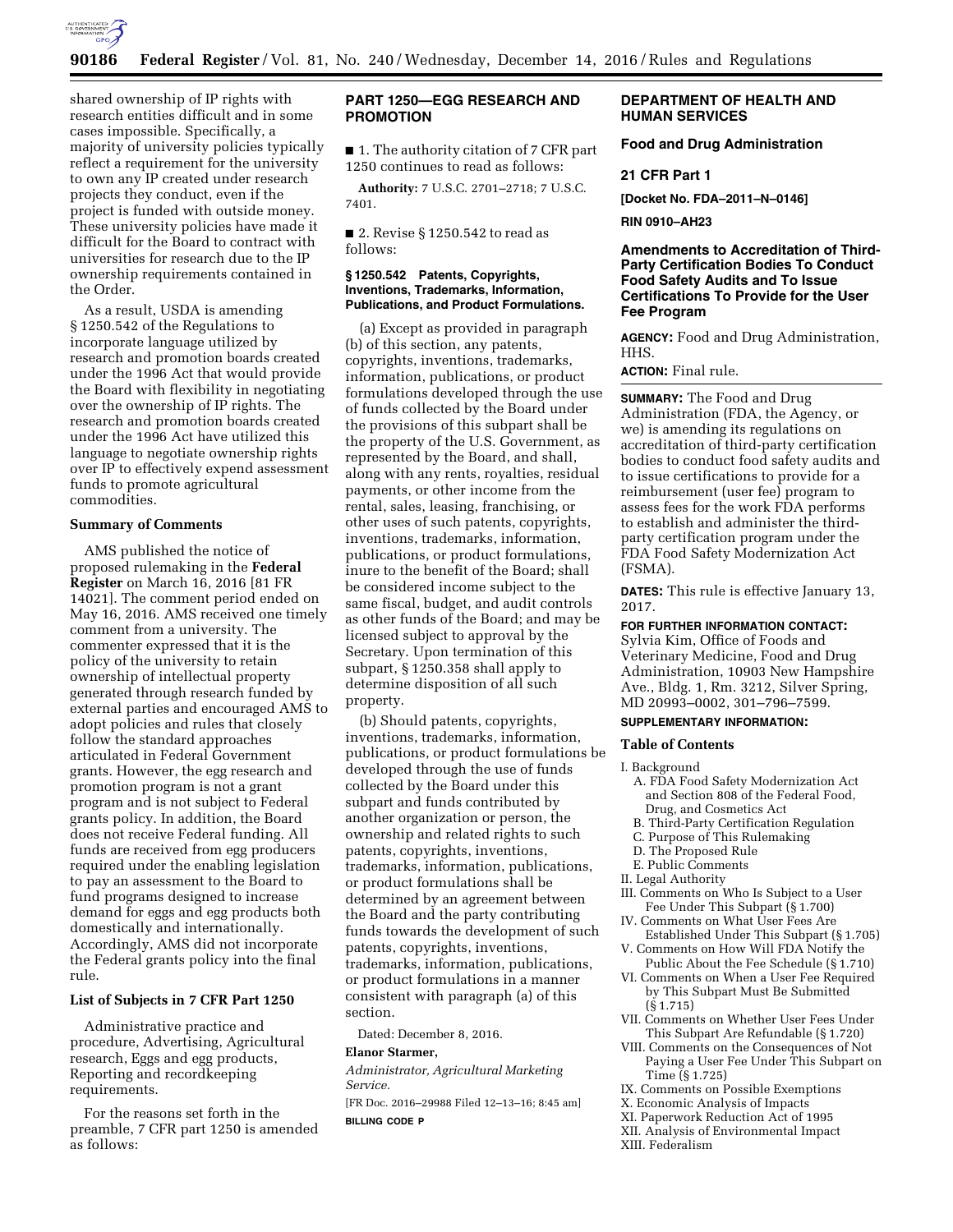#### XIV. References

#### **I. Background**

## *A. FDA Food Safety Modernization Act and Section 808 of the Federal Food, Drug, and Cosmetics Act*

FSMA (Pub. L. 111–353), signed into law by President Obama on January 4, 2011, is intended to allow FDA to better protect public health by helping to ensure the safety and security of the food supply. FSMA enables us to focus more on preventing food safety problems rather than relying primarily on reacting to problems after they occur. The law also provides new enforcement authorities to help achieve higher rates of compliance with risk-based, prevention-oriented safety standards and to better respond to and contain problems when they do occur. In addition, the law contains important new tools to better ensure the safety of imported foods and encourages partnerships with State, local, tribal, and territorial authorities and international collaborations with foreign regulatory counterparts.

FSMA added section 808 to the FD&C Act (21 U.S.C. 384d), which directs FDA to establish a program for accreditation of third-party certification bodies 1 to conduct food safety audits and to certify that eligible foreign entities (including registered foreign food facilities) and food produced by such entities meet applicable FDA food safety requirements. FSMA specifies two uses for the food and facility certifications issued by accredited third-party certification bodies under this program. First, facility certifications will be used by importers that want to establish eligibility for the Voluntary Qualified Importer Program (VQIP) under section 806 of the FD&C Act (21 U.S.C. 384b). VQIP offers participating importers expedited review and entry of food that is part of VQIP. Second, section 801(q) of the FD&C Act (21 U.S.C. 381(q)) gives FDA the authority to make a risk-based determination to require, as a condition of admissibility, that a food imported or offered for import into the United States be accompanied by a certification or other assurance that the food meets the applicable requirements of the FD&C Act. The authority to mandate import certification for food, based on risk, is one of the tools we can use to help

prevent potentially harmful food from reaching U.S. consumers.

### *B. Third-Party Certification Regulation*

On November 27, 2015, FDA published in the **Federal Register** a final rule, ''Accreditation of Third-Party Certification Bodies to Conduct Food Safety Audits and to Issue Certifications'' (third-party certification regulation), to implement section 808 of the FD&C Act on accreditation of thirdparty certification bodies to conduct food safety audits of eligible foreign entities (including registered foreign food facilities) and to issue certifications of foreign food facilities and foods for humans and animals for purposes of sections 801(q) and 806 of the FD&C Act (80 FR 74570). The third-party certification regulation establishes the framework, procedures, and requirements for accreditation bodies and third-party certification bodies for purposes of the program under section 808 of the FD&C Act. It sets requirements for the legal authority, competency, capacity, conflict of interest safeguards, quality assurance, and records procedures that accreditation bodies must demonstrate that they have to qualify for recognition. Accreditation bodies also must demonstrate capability to meet the applicable program requirements of the third-party certification regulation that would apply upon recognition. Additionally, the regulation establishes requirements for the legal authority, competency, capacity, conflict of interest safeguards, quality assurance, and records procedures that third-party certification bodies must demonstrate that they have to qualify for accreditation. Third-party certification bodies also must demonstrate capability to meet the applicable program requirements of the third-party certification regulation that would apply upon accreditation.

Under FSMA section 307 (21 U.S.C. 384d), accredited third-party certification bodies must perform unannounced facility audits conducted under the third-party certification program, notify FDA upon discovering a condition that could cause or contribute to a serious risk to the public health, and submit to FDA reports of regulatory audits conducted for certification purposes. The regulation includes stringent requirements to prevent conflicts of interest from influencing the decisions of recognized accreditation bodies and accredited third-party certification bodies.

### *C. Purpose of This Rulemaking*

This rulemaking implements section 808(c)(8) of the FD&C Act to establish a reimbursement (user fee) program to assess fees and require reimbursement for the work we perform to establish and administer the third-party certification program. In this document, we amend the third-party certification regulation (21 CFR part 1, subpart M) to provide for the assessment of user fees on accreditation bodies that include application fees for accreditation bodies seeking FDA recognition and annual monitoring fees, once recognized. We also provide for the assessment of user fees that include application fees for only those third-party certification bodies that seek FDA direct accreditation and annual monitoring fees for any third-party certification body participating in FDA's program, whether accredited directly by FDA or by an FDA-recognized accreditation body.

### **D. The Proposed Rule**

FDA published a proposed rule titled ''User Fee Program to Provide for Accreditation of Third-Party Auditors/ Certification Bodies to Conduct Food Safety Audits and To Issue Certifications'' on July 24, 2015 (80 FR 43987). The proposed rule on the thirdparty certification program user fees includes the following: (1) Who would be subject to a user fee; (2) how user fees would be computed; (3) how FDA would notify the public about annual fee rates; (4) how the user fee would be collected; and (5) what the consequences would be for not paying a user fee. The comment period closed on October 7, 2015.

### *E. Public Comments*

FDA received comments from accreditation bodies, certification bodies, foreign governments, industry associations, consumer groups, and members of industry. In the remainder of this document, we describe the comments that are within the scope of this rulemaking, respond to them, and explain any revisions we made from the proposed rule.

#### **II. Legal Authority**

Section 307 of FSMA, Accreditation of Third-Party Auditors, amends the FD&C Act to create a new provision, section 808, under the same name. Section 808 of the FD&C Act directs us to establish a new program for accreditation of third-party certification bodies conducting food safety audits and issuing food and facility certifications to eligible foreign entities (including registered foreign food

<sup>1</sup>For the reasons explained in the third-party certification final rule (80 FR 74570 at 74578– 74579, November 27, 2015), and for consistency with the implementing regulations for the thirdparty certification program in 21 CFR parts 1, 11, and 16, this final rule uses the term ''third-party certification body'' rather than the term ''third-party auditor/certification body'' that was used in the proposed rule.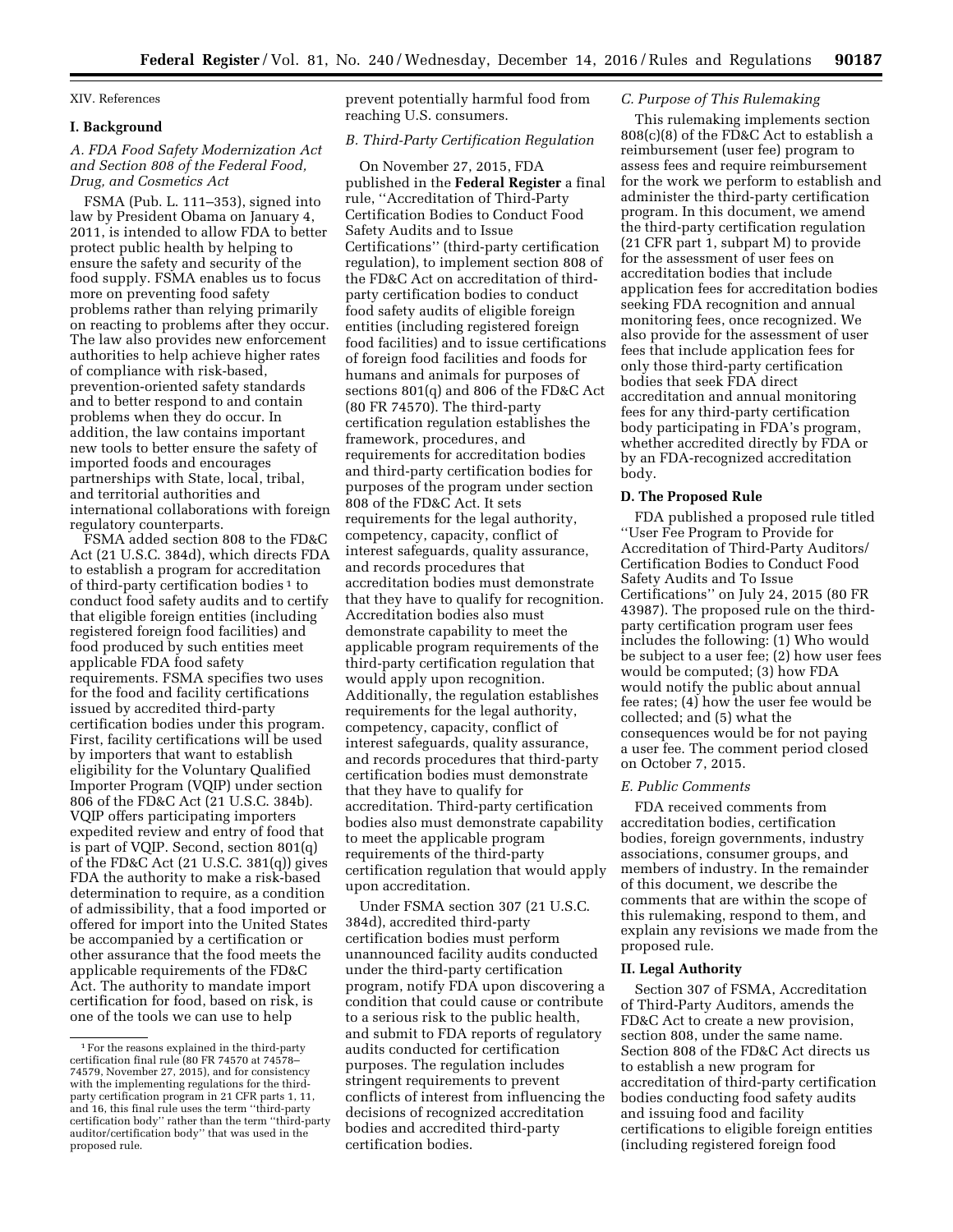facilities) that meet the applicable food safety requirements. Under this provision, we will recognize accreditation bodies to accredit thirdparty certification bodies, except for limited circumstances in which we may directly accredit third-party certification bodies to participate in the third-party certification program.

Our authority for this rule is derived in part from section 808(c)(8) of the FD&C Act, which requires us to establish by regulation a reimbursement (user fee) program by which we assess fees and require accredited third-party certification bodies and audit agents to reimburse us for the work performed to establish and administer the third-party certification program under section 808. Accordingly, section 808(c)(8) of the FD&C Act authorizes us to assess fees and require reimbursement from accreditation bodies applying for recognition under section 808, thirdparty certification bodies applying for direct accreditation under section 808, and recognized accreditation bodies and accredited third-party certification bodies participating in the third-party certification program under section 808.

Further, section 701(a) of the FD&C Act (21 U.S.C. 371(a)) authorizes us to issue regulations for the efficient enforcement of the FD&C Act, including this rule establishing a user fee program for the third-party certification program under section 808 of the FD&C Act. Thus, FDA has the authority to issue this rule under sections 808 and 701(a) of the FD&C Act.

# **III. Comments on Who Is Subject to a User Fee Under This Subpart (§ 1.700)**

We proposed in §1.700 that four main groups would be subject to a user fee under the regulation: (a) Accreditation bodies submitting applications, including renewal applications, for recognition in the third-party certification program; (b) recognized accreditation bodies participating in the third-party certification program; (c) third-party certification bodies submitting applications, including renewal applications, for direct accreditation; and (d) accredited thirdparty certification bodies participating in the third-party certification program. On our own initiative, and consistent with the third-party certification regulation, in this final rule we are using the term ''third-party certification body'' rather than the term ''third-party auditor/certification body'' that was used in the proposed rule.

Additionally, in the proposed rule we noted that the proposed user fee program would not recover all costs associated with the establishment and

administration of the third-party certification program, such as the costs of any work by FDA in reviewing requests for reconsideration and waivers, revoking recognition of accreditation bodies, or withdrawing accreditation of third-party certification bodies, where necessary (80 FR 43987 at 43989). We also identified some of FDA's initial startup costs that would not be fully recouped, such as for some previously incurred costs for training employees and developing the thirdparty certification program IT portal that will accept applications for recognition and for direct accreditation and submissions from recognized accreditation bodies and accredited third-party certification bodies. We solicited comment on whether the costs for activities other than application processing and monitoring (*i.e.,*  unaccounted for costs) should be paid for through user fees and if so, to whom should the fees be charged and how should the fees be calculated.

FDA received no adverse comments specific to our proposal to assess user fees on accreditation bodies submitting applications to FDA for recognition, third-party certification bodies submitting applications to FDA for direct accreditation, and recognized accreditation bodies and accredited third-party certification bodies participating in the program.

(Comment 1) In response to our request for comments on unaccounted for costs, some comments suggest that these costs should be recouped through fees paid by recognized accreditation bodies and accredited third-party certification bodies. Some comments opine that accreditation bodies should be responsible for paying any additional user fees related to maintenance of a database for recognized accreditation bodies and accredited certification bodies for the third-party certification bodies they accredit under the FDA program, as some accreditation bodies already invoice the certification bodies for these services. The comments do not address the feasibility of calculating or collecting such fees.

(Response 1) We decline the suggestion to assess additional fees on recognized accreditation bodies and accredited third-party certification bodies. Section 808(c)(8) of the FD&C Act requires us to establish a user fee program that assesses fees to reimburse FDA for the work in establishing and administering the third-party certification program. The statute further provides that FDA must not generate surplus revenue from the user fee program.

In implementing this provision, FDA is estimating the average costs of work it will perform to establish the program by recognizing accreditation bodies under section 808(b)(1) of the FD&C Act to accredit third-party certification bodies to participate in the third-party certification program (and, in limited circumstances under section  $808(b)(1)(A)(ii)$ , to directly accredit third-party certification bodies). Additionally, FDA is estimating the average costs of work it will perform in administering the program through monitoring, under section 808(f) of the FD&C Act, of recognized accreditation bodies and accredited third-party certification bodies, including through onsite audits of eligible entities issued certifications. The user fee program gives us flexibility to adjust estimates of the number of hours various activities will require and the hourly rates for performing the work, which will allow us to ensure that we are not generating a surplus.

We do not think it would be feasible at this time to accurately calculate and collect fees for all additional unaccounted for costs. For example, we do not have information on the number of, if any, waiver requests, revocations, and withdrawals we may get. It would be difficult to project a fee based on this limited information and assess it on accreditation bodies and certification bodies.

Additionally, it would be difficult to fairly distribute a fee for startup costs to future participants. We also do not want to disincentivize early participants from applying by imposing higher fees early on to cover initial program start-up costs related to setting up an IT portal or training employees.

(Comment 2) Some comments agree that both accreditation bodies and certification bodies are the appropriate parties to be assessed fees.

(Response 2) We agree and are finalizing § 1.700 as proposed, with conforming editorial changes as discussed previously.

### **IV. Comments on What User Fees Are Established Under This Subpart (§ 1.705)**

Under the proposed user fee program we would assess user fees for two types of activities: (1) Application review; and (2) performance monitoring.

We proposed in § 1.705(a) that application fees would be assessed on accreditation bodies seeking FDA recognition or renewal of recognition and on third-party certification bodies seeking direct accreditation (and renewal of direct accreditation) by FDA. The application fees would be based on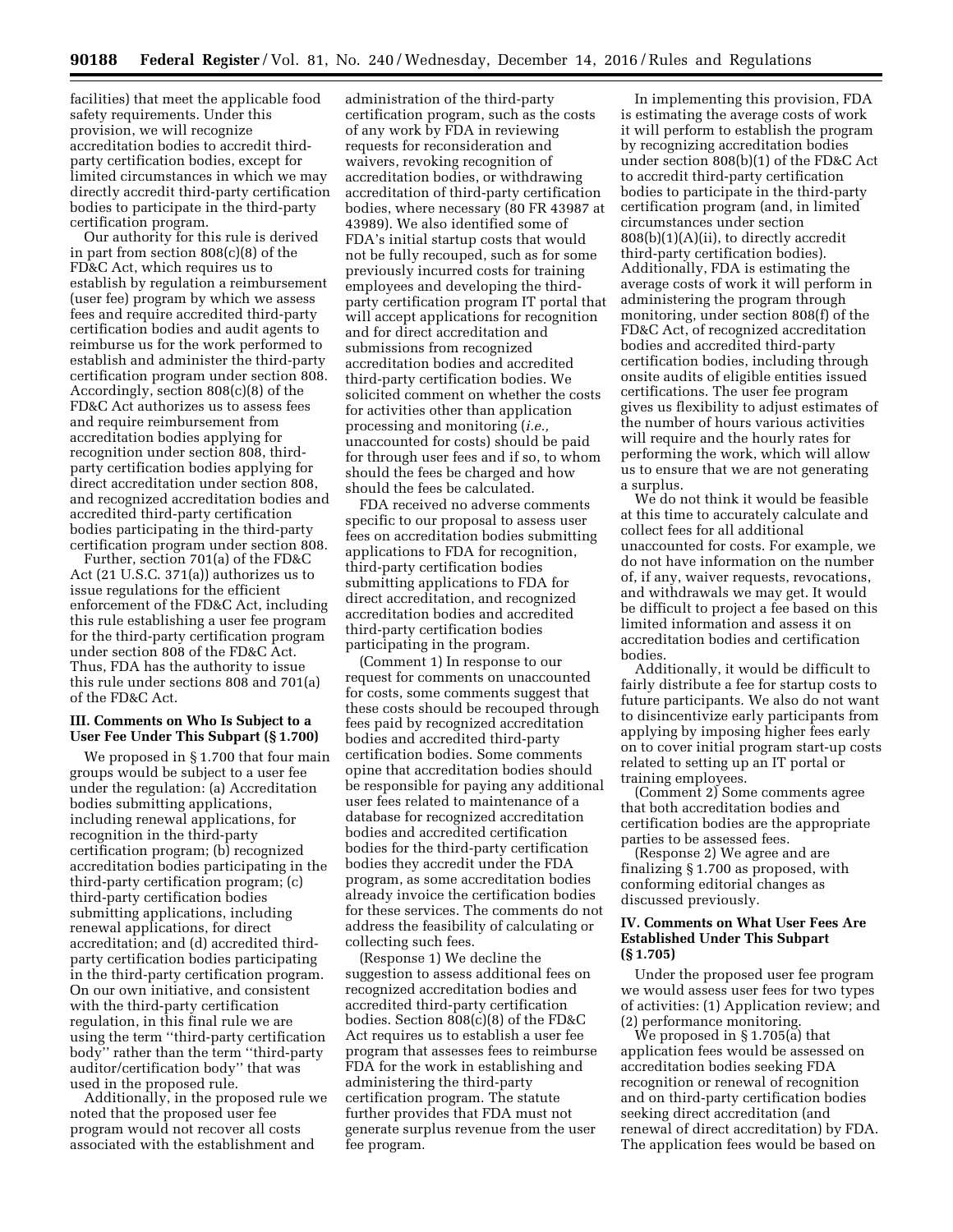the estimated average cost of the work FDA performs in reviewing and evaluating each type of application. To calculate the estimated average cost of reviewing applications for recognition and for direct accreditation, we estimated the average number of hours it would take for FDA to conduct the relevant activities and multiplied that by the appropriate fully supported full time equivalent (FTE) hourly rate to derive flat rates for reviews of each of the following types of applications: (1) Initial applications for recognition of accreditation bodies; (2) applications for renewal of recognition; (3) initial applications for direct accreditation of third-party certification bodies; and (4) applications for renewal of direct accreditation.

We requested comment on an alternative approach for calculating application fees by tracking the actual number of hours it takes FDA staff to conduct relevant activities for each applicant, multiply that number by the fully supported FTE hourly rate calculated by the Agency for the applicable fiscal year, and then bill each applicant separately for the actual application costs attributable to it.

We requested comment on whether the proposed or alternative approach would create more favorable incentives for quality of the application. For the alternative approach, we specifically requested comment on possible consequences we should impose for not paying the application fee on time, since with this approach we would likely not be able to bill the applicant until after it learns whether it is accepted into the program. We also requested comment on whether we should adopt the alternative approach for a portion of the application review process (*e.g.,* the onsite audit portion), while maintaining a flat fee for other portions (*e.g.,* the paper application review).

Under proposed § 1.705(b), recognized accreditation bodies would be subject to an annual fee for the estimated average cost of the work FDA performs to monitor performance of recognized accreditation bodies under § 1.633. Under § 1.633(a), FDA will periodically evaluate the performance of each recognized accreditation body at least 4 years after the date of recognition for a 5-year term of recognition, or by no later than the mid-term point for a term of recognition of less than 5 years. We would estimate the average number of hours it would take for FDA to conduct relevant activities and multiply that by the appropriate fully supported FTE hourly rate for the applicable fiscal year. To calculate the annual fee for each recognized accreditation body, FDA

would take the estimated average cost of work FDA performs to monitor performance of a single recognized accreditation body and annualize that over the average term of recognition (*e.g.,* 5 years).

The proposed user fee program also would assess fees for the estimated average cost for the work FDA will perform in monitoring the performance of third-party certification bodies accredited by FDA-recognized accreditation bodies, and third-party certification bodies directly accredited by FDA. We estimated the average number of hours it would take for FDA to conduct relevant monitoring activities for each, including a representative sample of onsite audits, and multiplied that by the appropriate fully supported FTE hourly rate. We further proposed that these monitoring fees would be annualized over the length of the term of accreditation (*e.g.,*  4 years).

In developing the proposed rule, we also considered annualizing the cost of application review over the length of the term of recognition (*e.g.,* 5 years) or direct accreditation (*e.g.,* 4 years), adjusting for inflation, and adding this to the annual fee funding FDA's monitoring activities. We tentatively concluded in the proposed rule that this alternative fee structure could potentially reimburse FDA less for work performed and could also lead to more lower-quality applications. We requested comment on the proposed annual fee structure, the alternative annual fee structure described in the proposed rule, and any other alternative fee structures that may be simpler or more consistent with industry practice.

(Comment 3) Some comments propose a different approach whereby FDA would establish one application fee for accreditation bodies which encompasses all of the anticipated costs (and specify what those costs are for each part of the assessment process) and then provide for reimbursements upon completion of the process for costs that were not incurred. The comment suggests that this would create incentives for an accreditation body to have a well-documented and implemented accreditation process and to cooperate fully to facilitate the assessment by FDA. Some comments request that we simplify the user fee program, but do not provide suggestions as to what changes would simplify the program.

(Response 3) We decline to accept the alternative approach, for a couple of reasons: First, we expect that the costs for reviewing applications for recognition will not vary significantly

among the accreditation bodies, because we expect most, if not all, of the accreditation bodies that seek recognition under the third-party certification program will use documentation of their conformance with International Organization for Standardization (ISO) and the International Electrotechnical Commission (IEC) 17011:2004, Conformity assessment—General requirements for accreditation bodies accrediting conformity assessment bodies (ISO/IEC 17011:2004) (Ref. 1) to support their applications. This will allow FDA to use a common approach in reviewing accreditation body applications and, as a result, will help keep the costs of application review fairly steady and predictable across applications, making the alternative approach unnecessary.

Second, in authorizing FDA to assess fees and recover the costs associated with establishing and administering the third-party certification program, section 808(c)(8) of the FD&C Act helps to ensure that FDA has a stable funding base for the program. The alternative approach would limit our ability to develop and execute program plans or to sustain program services and operations at predictable levels. Third, the alternative approach would be administratively burdensome and would generate new administrative costs associated with providing a series of reimbursements at various steps in the processing of a single application. The net result would be to drive up program costs, which would increase user fee rates.

With respect to the comments requesting that we simplify the user fee program, we decline to adopt a different approach absent any feasible suggestions as to what changes would simplify the program. Further, the approach we have established in this final rule limits the types of fees that are assessed to just application fees and annual fees. Our approach is designed to be simple. It is similar to the fee structure used by several accreditation bodies, who charge third-party certification bodies initial fees and annual fees (Ref. 2).

(Comment 4) Some comments recommend that the recognized accreditation bodies and accredited third-party certification bodies pay for monitoring as it is conducted. The comments note that for a recognized accreditation body this would assume that the level of monitoring would be related to its performance, the number of third-party certification bodies it accredited, and their performance. The comments further assert that the level of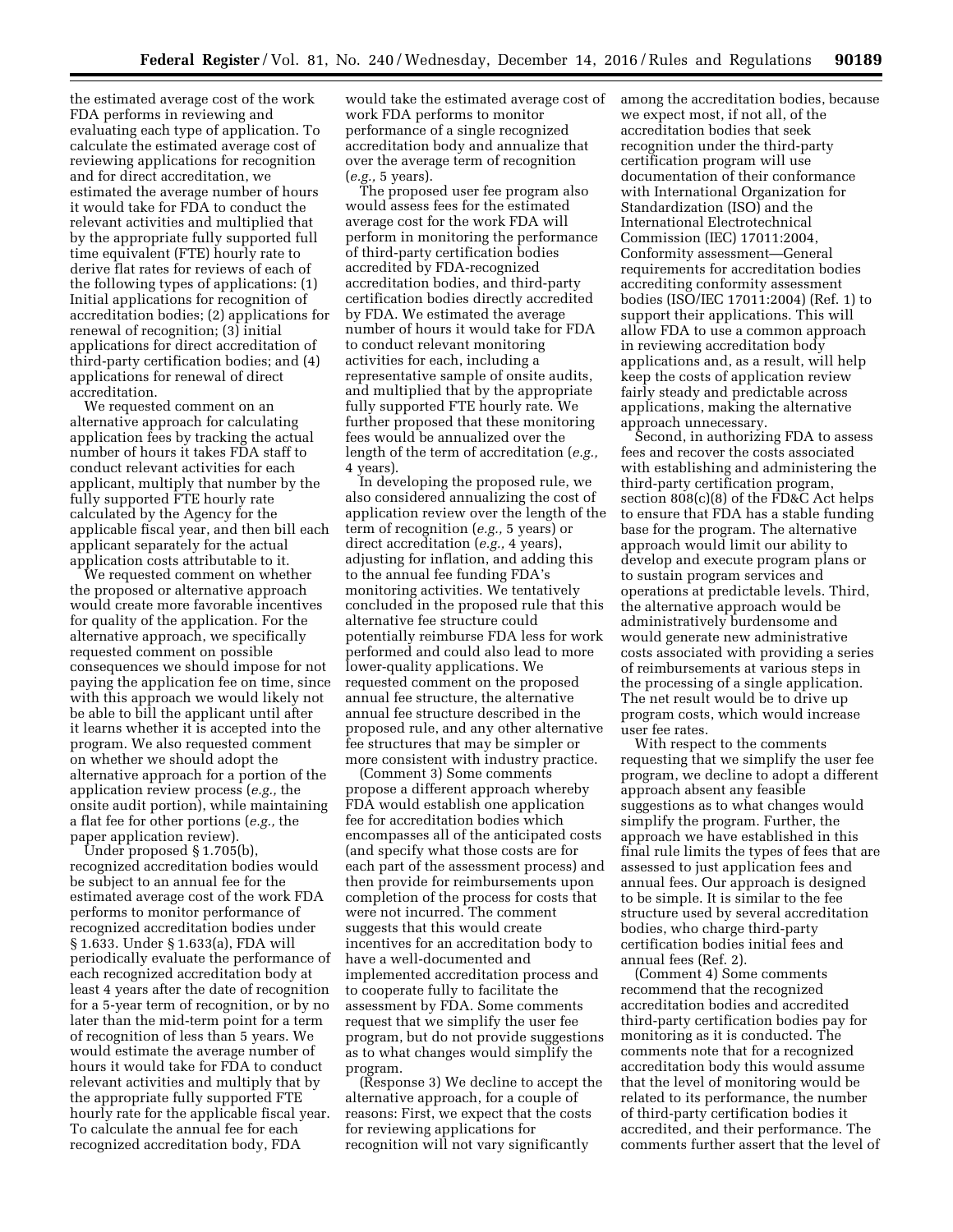monitoring FDA performs for an accredited third-party certification body would be based on its performance, the number of clients that the accredited third-party certification body has certified, and their performance.

(Response 4) We disagree. As explained in Response 3, the user fee program is designed to provide FDA a stable funding base for operating the program. The proposed approach of paying for monitoring as it is conducted would not offer stability and predictability for FDA or for recognized accreditation bodies and accredited certification bodies. In addition, we note that the number of certification bodies the accreditation body has accredited under the program is only one of several factors we may consider in developing our plans for monitoring a recognized accreditation body. Under § 1.633(b) we may elect to observe a representative sample of certification bodies the recognized accreditation body accredited when conducting an assessment of its accreditation body. The size of the representative sample may depend on a number of factors including the scope of accreditation of the certification bodies accredited by the accreditation body, how many years the accreditation body has been in the program, how many prior assessments of the accreditation body we have performed, and the length of time since any prior assessments, in addition to the number of third-party certification bodies it has accredited. Similarly, when monitoring an accredited thirdparty certification body under § 1.662 we may elect to observe regulatory audits the accredited third-party certification body performs, and we will base our decision regarding how many onsite observations to conduct based on a number of factors such as how many years the certification body has been in the program, how many prior assessments we have performed and the length of time since the last assessment, in addition to the number of eligible entities the certification body certifies. Further, we do not anticipate that the cost of monitoring will vary greatly among accreditation bodies or among certification bodies. We note that the third-party certification regulations allow recognized accreditation bodies and accredited third-party certification bodies to use documentation of their conformance with applicable ISO/IEC standards, which we expect will allow FDA greater consistency and efficiency in conducting monitoring activities.

(Comment 5) Some comments recommend that FDA establish application and monitoring fees that relate to costs for the services by FDA

and that these be paid in the years the services are provided, rather than annualized fees.

(Response 5) We decline the recommendation to change the fee structure from an estimated average cost to a pay-as-you go system. As explained in Response 3, the estimated average cost approach to the fee assessments provides prospective applicants, participants, and FDA predictability that allows for proper planning and budgeting. The monitoring fee is structured to annualize the payments for the total cost of monitoring recognized accreditation bodies and accredited third-party certification bodies, which provides predictability that helps accreditation bodies, third-party certification bodies, and FDA in planning and budgeting. Additionally, the recommended approach would be administratively burdensome and would generate new administrative costs associated with billing for various monitoring activities across the duration of each accreditation body's recognition and each third-party certification body's accreditation. The net result would be to drive up program costs, which would increase user fee rates. Further, we do not think that system suggested in the comment would be particularly beneficial to participants, since we do not anticipate that there will be much variability in the cost of monitoring services. We note that the user fee program is flexible. The fee rates are adjusted annually, as appropriate, so estimates regarding the cost of monitoring will be refined regularly.

## **V. Comments on How Will FDA Notify the Public About the Fee Schedule (§ 1.710)**

We proposed to notify the public of the fee schedule annually prior to the beginning of the fiscal year for which the fees apply. We further proposed that each new fee schedule would be calculated based on the parameters in the proposed rulemaking and adjusted for improvements in the cost to FDA of performing relevant work for the upcoming year and inflation. At our own initiative, we revised proposed § 1.710 to create an exception to the requirement to provide notice prior to the start of the fiscal year for which the fees apply, in order to provide notice of the FSMA Third-Party Certification Program User Fee Rate for FY 2017, which is published elsewhere in this issue of the **Federal Register**. The notice for fiscal year (FY) 2017 sets the application fee rate for accreditation bodies applying for recognition. The rate will be effective on January 13, 2017, and will allow accreditation

bodies to apply to participate in the third-party certification program prior to the start of FY 2018.

(Comment 6) Several comments address user fee costs. Some raise general concerns that user fees may serve as a disincentive to program participation by accreditation bodies and third-party certification bodies, especially during the initial phase of the program. One such comment characterized the estimated user fee amounts as ''somewhat high.'' Other comments noted the proposed fees were reasonably aligned with the third-party certification body fees assessed under the Global Food Safety Initiative (GFSI). (By way of background, a group of international retailers established GFSI in 2000 with the goal of reducing the need for duplicative third-party audits by benchmarking private food safety schemes against a harmonized set of criteria for food safety and management systems.)

(Response 6) With respect to the comments suggesting that user fees may serve as a disincentive to program participation by accreditation bodies and third-party certification bodies, we note that the FD&C Act requires us to establish by regulation a user fee program by which we assess fees and require accredited third-party auditors and audit agents to reimburse us for the work performed to establish and administer the third-party accreditation program under section 808 of the FD&C Act. With respect to comments suggesting that the estimated user fee rates in the proposed rule may be too high, we disagree. We have designed the proposed user fee program to be flexible—that is, we expect that the estimates of the number of FTE hours used to calculate the actual user fees for accreditation bodies and third-party certification bodies will be informed by FDA's experience with the program each year (80 FR 43987 at 43990). Once the program begins we will update the estimates used to calculate the annual user fees as appropriate on a yearly basis. For example, if we determine it takes less time, on average, for us to prepare written reports documenting our onsite assessments of recognized accreditation bodies, we will use that information to decrease the fee for the following year.

(Comment 7) Some comments contend that the third-party certification program user fees and the indirect costs of complying with the third-party certification regulation will be passed down to food firms, negatively impacting the number of foreign food facilities that will become certified under the program and resulting in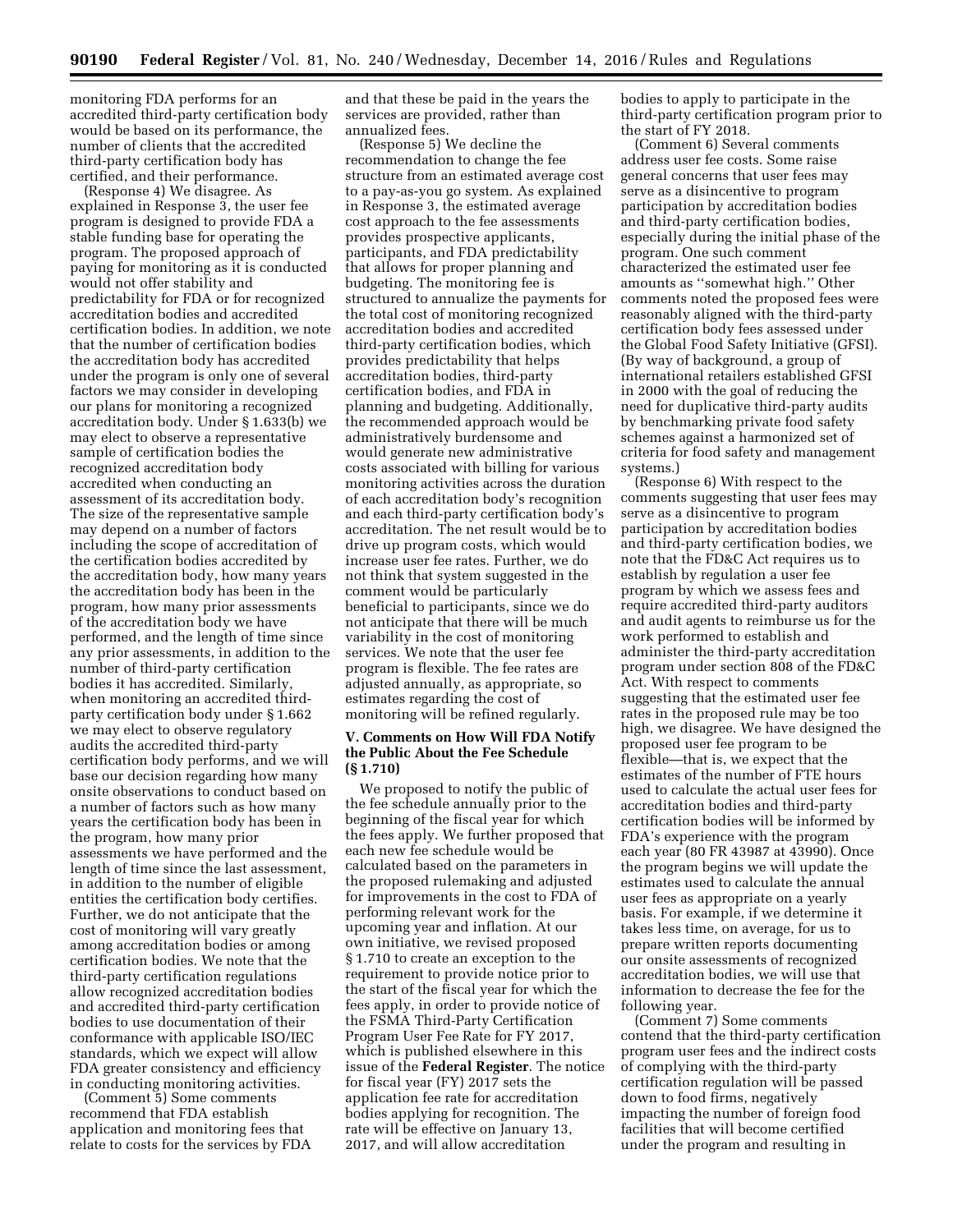further proliferation of the multitude of audit schemes.

(Response 7) The comments did not provide any data to support assertions regarding the indirect impacts of the proposed rule on dynamics of markets for third-party audits of foreign food facilities and private audit standards. Absent data or other information to support changes to the proposal, we are not modifying § 1.710 in anticipation of possible market forces on third-party audits and private audit schemes.

(Comment 8) Some comments discourage FDA from annually reviewing its fees for at least one 5-year cycle because fluctuations in the fees could significantly disadvantage accreditation bodies or third-party certification bodies that enter the program early.

(Response 8) We disagree with the suggestion to review fees less frequently than annually. Section 808(c)(8) of the FD&C Act provides that FDA shall not generate a surplus from the user fee program. By annually reviewing (and, if appropriate, adjusting) the fee rates, we can help ensure that we do not generate a surplus.

## **VI. Comments on When a User Fee Required by This Subpart Must Be Submitted (§ 1.715)**

We proposed to require accreditation bodies applying for recognition and third-party certification bodies applying for direct accreditation to submit their application fees concurrently with submitting an application, including a renewal application. We also proposed that recognized accreditation bodies and accredited third-party certification bodies subject to an annual fee must submit payment within 30 days of receiving billing for the fee.

(Comment 9) Some comments support having initial and renewal application fees paid upon application. The comments also assert that FDA should not review any applications until payment has been received.

(Response 9) We agree and are maintaining these requirements in the final rule.

### **VII. Comments on Whether User Fees Under This Subpart Are Refundable (§ 1.720)**

Under proposed § 1.720, user fees would not be refundable. We requested comment on whether we should consider refund requests under this program, and if so, under what circumstances.

At our own initiative, we are revising § 1.720 to clarify that we will not refund any fees accompanying completed applications or annual user fees.

However, user fees submitted with applications will not be considered to have been accepted until the application is complete and ready for FDA review. Applications for recognition and direct accreditation will not be substantively reviewed by FDA until a completed submission with all of the required elements is received in accordance with §§ 1.631(a) and 1.671(a).

(Comment 10) Some comments recommend that FDA charge a flat fee for the application fees, but provide for refunds of portions of the initial application and renewal application fees if we do not incur all the anticipated costs during review of the application. This would ensure that FDA has adequate funding to cover costs up front without overburdening accreditation bodies or third-party certification bodies financially if we don't end up using all the costs.

(Response 10) We disagree with providing a refund as described by the comment. As noted in Response 3, we anticipate that costs for reviewing applications for recognition will not vary significantly among the accreditation bodies. In addition, it would be administratively burdensome to track and process refunds at various stages of the application process for each applicant and would potentially drive up the costs of the program.

### **VIII. Comments on the Consequences of Not Paying a User Fee Under This Subpart on Time (§ 1.725)**

In proposed § 1.725(a), we proposed that applications would not be considered complete until FDA receives the application fee. In proposed § 1.725(b), we proposed that a recognized accreditation body that fails to submit its annual user fee within 30 days of the due date would have its recognition suspended. We proposed that FDA would notify the accreditation body electronically that its recognition is suspended and would notify the public of the suspension on the Web site that lists the recognized accreditation bodies. We requested comment on our tentative conclusion that there is no reason for the process of notifying the accreditation body and the public of suspension to differ from the process of notifying the accreditation body and the public of revocation in these respects. We also requested comment on whether FDA should notify a certification body if the recognition of its accreditation body has been suspended.

We further proposed that while an accreditation body's recognition is suspended, it will not be able to accredit additional third-party certification bodies. However, we proposed that any

certification bodies accredited by such accreditation body prior to the suspension would be unaffected by the suspension, as would any food or facility certification issued by such certification body. We also proposed that if payment is not received within 90 days of the payment due date, FDA would revoke the accreditation body's recognition and provide notice of such revocation in accordance with the procedures in § 1.634. Accordingly, we proposed to amend § 1.634(a)(4) by adding proposed  $\S 1.634(a)(4)(iii)$ , which would explicitly include failure to pay the annual user fee within 90 days of the payment due date as a basis for revoking an accreditation body's recognition.

In proposed § 1.725(c), we proposed that an accredited third-party certification body that fails to submit its annual user fee within 30 days of the due date would have its accreditation suspended. We proposed that FDA would electronically notify the certification body that its accreditation is suspended and would notify the public of the suspension on the Web site that lists the recognized accreditation bodies and accredited third-party certification bodies. While a certification body's accreditation is suspended, it would not be allowed to issue food or facility certifications as part of FDA's third-party certification program. However, we proposed that food or facility certifications issued by a certification body prior to the suspension of its accreditation would remain in effect. We proposed that if payment is not received within 90 days of the payment due date, FDA would withdraw the third-party certification body's accreditation under § 1.664(a), and provide notice of such withdrawal in accordance with the procedures in § 1.664. Accordingly, we proposed to amend § 1.664(a) by adding proposed § 1.664(a)(4), which would explicitly include failure to pay the annual user fee within 90 days of the payment due date as a basis for withdrawal of accreditation. We requested comment on whether the consequences of a thirdparty certification body failing to pay a user fee by the due date are appropriate.

(Comment 11) Some comments agree with FDA's proposal to suspend an accreditation body's recognition or a third-party certification body's accreditation if it fails to submit its annual user fee within 30 days of the payment due date and to revoke the accreditation body's recognition or withdraw a certification body's accreditation if it fails to submit its annual user fee within 90 days of the payment due date.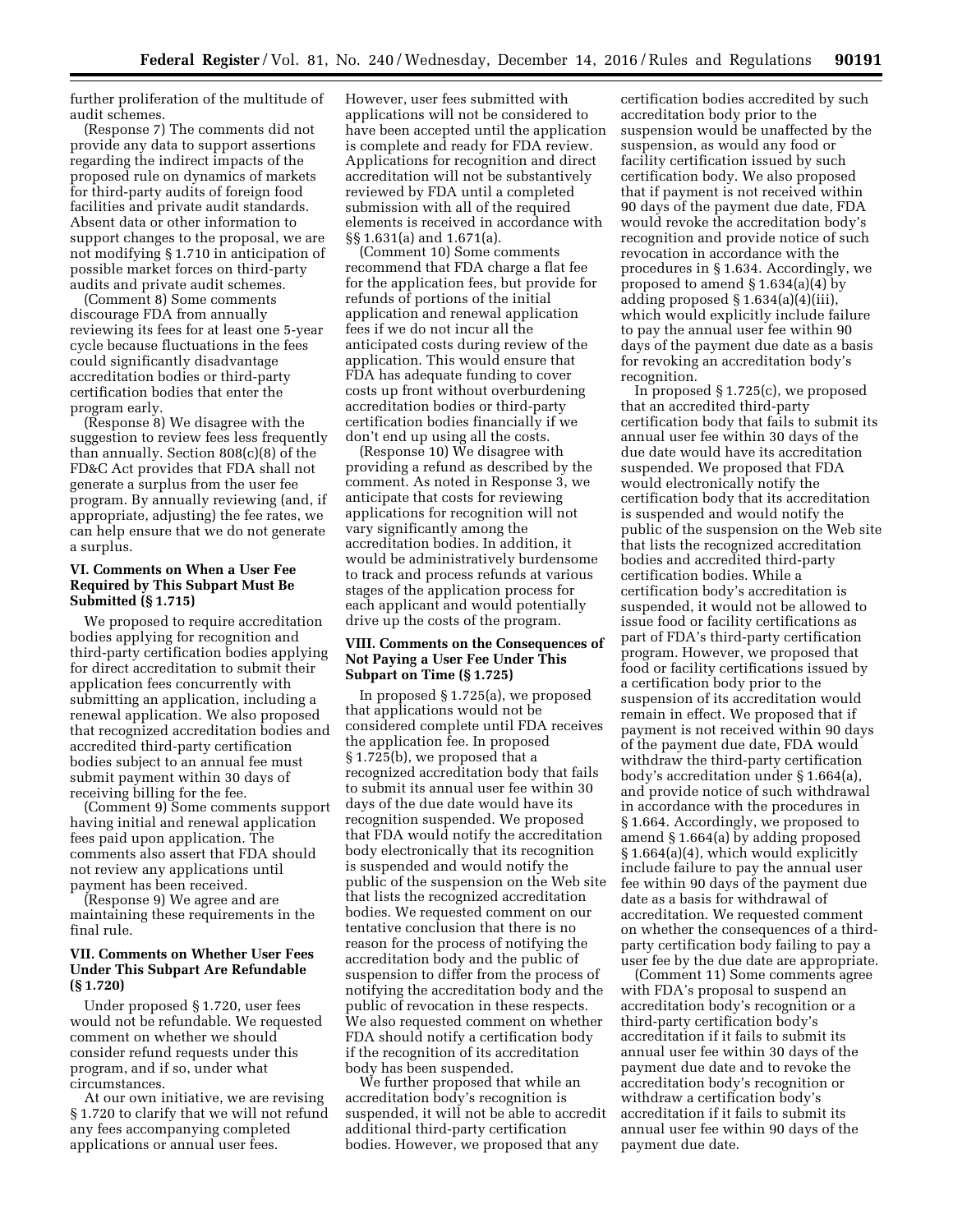(Response 11) We agree and are retaining these provisions in the final rule.

(Comment 12) One comment recommends that notice of the suspension or revocation on FDA's Web site differentiate between suspension and revocation for financial reasons and suspension or revocation for failure to conform to requirements.

(Response 12) We agree with respect to notice of revocation or withdrawal. In accordance with §§ 1.634(f) and 1.664(h), FDA will provide the basis for revocation of recognition and for withdrawal of accreditation on its Web site, as applicable. With respect to suspension of recognition or accreditation by FDA, failure to pay the user fee would be the only reason for FDA suspension.

(Comment 13) One comment recommends that FDA should notify a third-party certification body if its accreditation body's recognition has been suspended and that FDA should notify an accreditation body if a thirdparty certification body accredited by that accreditation body is suspended.

(Response 13) At this time FDA has determined that, unlike notice of withdrawal of accreditation and notice of revocation of recognition, notice of suspension is not essential to the operation of an accredited certification body or a recognized accreditation body. For example, accredited certification bodies would remain accredited even if their accreditation body had their recognition suspended. Further, we note that FDA's electronic portal for the third-party certification program currently does not have the capability to provide notice of suspension. We will consider the feasibility of adding this capability as resources allow.

### **IX. Comments on Possible Exemptions**

We did not propose a small business exemption or reduction in the proposed rule because no statutory requirement to establish or consider an exemption or reduction in user fees exists in section 808 of the FD&C Act. However, we requested comment on whether we should account for small businesses in other ways, including whether an exemption or fee reduction would be appropriate. We requested that comments in favor of an exemption or fee reduction for small businesses state who should be eligible for an exemption or fee reduction; if recommending a fee reduction, how much of a reduction should be granted; and why.

(Comment 14) Some comments recommend that there be no exemption or reduced fee for small businesses or entities because the costs to FDA for

performing the work activities are not lower for small businesses or entities. Other comments recommend that the user fees for public-sector and privatesector accreditation bodies or thirdparty certification bodies be the same because the costs to FDA are not lower for one group compared to the other. Some comments recommend that the program offer reduced fees or exemptions for small businesses to be consistent with the principles embedded in FSMA. Other comments request a reduction in fees or an exemption for public-sector accreditation bodies or third-party certification bodies.

(Response 14) We agree that there be no exemptions or reduced fees for small businesses or entities or for publicsector entities. Section 808(c)(8) of the FD&C Act makes no distinction between public and private bodies for purposes of the user fee program, and, as noted previously, contains no requirement to establish or consider an exemption or reduction in user fees. As explained in Responses 3 and 4, we agree that the cost to FDA for performing the application review and monitoring will not vary greatly across entities participating in the third-party certification program, regardless of the entity's size or public versus private status. Moreover, creating exemptions or fee reductions would hinder FDA's ability to create a stable funding base for the third-party certification program.

#### **X. Economic Analysis of Impacts**

We have examined the impacts of the final rule under Executive Order 12866, Executive Order 13563, the Regulatory Flexibility Act (5 U.S.C. 601–612), and the Unfunded Mandates Reform Act of 1995 (Pub. L. 104–4). Executive Orders 12866 and 13563 direct us to assess all costs and benefits of available regulatory alternatives and, when regulation is necessary, to select regulatory approaches that maximize net benefits (including potential economic, environmental, public health and safety, and other advantages; distributive impacts; and equity). We believe that this final rule is not a significant regulatory action as defined by Executive Order 12866.

The Regulatory Flexibility Act requires us to analyze regulatory options that would minimize any significant impact of a rule on small entities. This rule demonstrates how user fees will be calculated and assessed for different activities FDA conducts under FDA's third-party accreditation program. This rule does not require action by entities affected by the Third-Party Certification regulation; it merely provides additional

information so that affected entities can make an informed decision on whether to participate in FDA's third-party certification program. FDA analyzed the costs and benefits of FDA's third-party certification program including imposition of user fees resulting from participating in the third-party certification program in the regulatory impact analysis of the Third-Party Certification final rule. Therefore because this rule does not require actions by affected entities, we certify that the final rule will not have a significant economic impact on a substantial number of small entities.

The Unfunded Mandates Reform Act of 1995 (section 202(a)) requires us to prepare a written statement, which includes an assessment of anticipated costs and benefits, before issuing ''any rule that includes any Federal mandate that may result in the expenditure by State, local, and tribal governments, in the aggregate, or by the private sector, of \$100,000,000 or more (adjusted annually for inflation) in any one year.'' The current threshold after adjustment for inflation is \$146 million, using the most current (2015) Implicit Price Deflator for the Gross Domestic Product. This final rule would not result in an expenditure in any year that meets or exceeds this amount.

The full analysis of the economic impacts of the Third-Party Certification regulation is available at *[https://](https://www.regulations.gov)  [www.regulations.gov](https://www.regulations.gov)* under the docket number (FDA–2011–N–0146) for this final rule (Ref. 3) and at *[http://](http://www.fda.gov/AboutFDA/ReportsManualsForms/Reports/EconomicAnalyses/default.htm)  [www.fda.gov/AboutFDA/](http://www.fda.gov/AboutFDA/ReportsManualsForms/Reports/EconomicAnalyses/default.htm) [ReportsManualsForms/Reports/](http://www.fda.gov/AboutFDA/ReportsManualsForms/Reports/EconomicAnalyses/default.htm)  [EconomicAnalyses/default.htm.](http://www.fda.gov/AboutFDA/ReportsManualsForms/Reports/EconomicAnalyses/default.htm)* 

#### **XI. Paperwork Reduction Act of 1995**

This rule contains no collection of information. Therefore, clearance by OMB under the Paperwork Reduction Act of 1995 is not required.

#### **XII. Analysis of Environmental Impact**

We previously considered the environmental effects of this rule, as stated in the proposed rule ''User Fee Program to Provide for Accreditation of Third-Party Auditors/Certification Bodies to Conduct Food Safety Audits and To Issue Certifications'' published on July 24, 2015 (80 FR 43987). We stated that we had determined, under 21 CFR 25.30(h), that this action ''is of a type that does not individually or cumulatively have a significant effect on the human environment'' such that neither an environmental assessment nor an environmental impact statement is required. We have not received any new information or comments that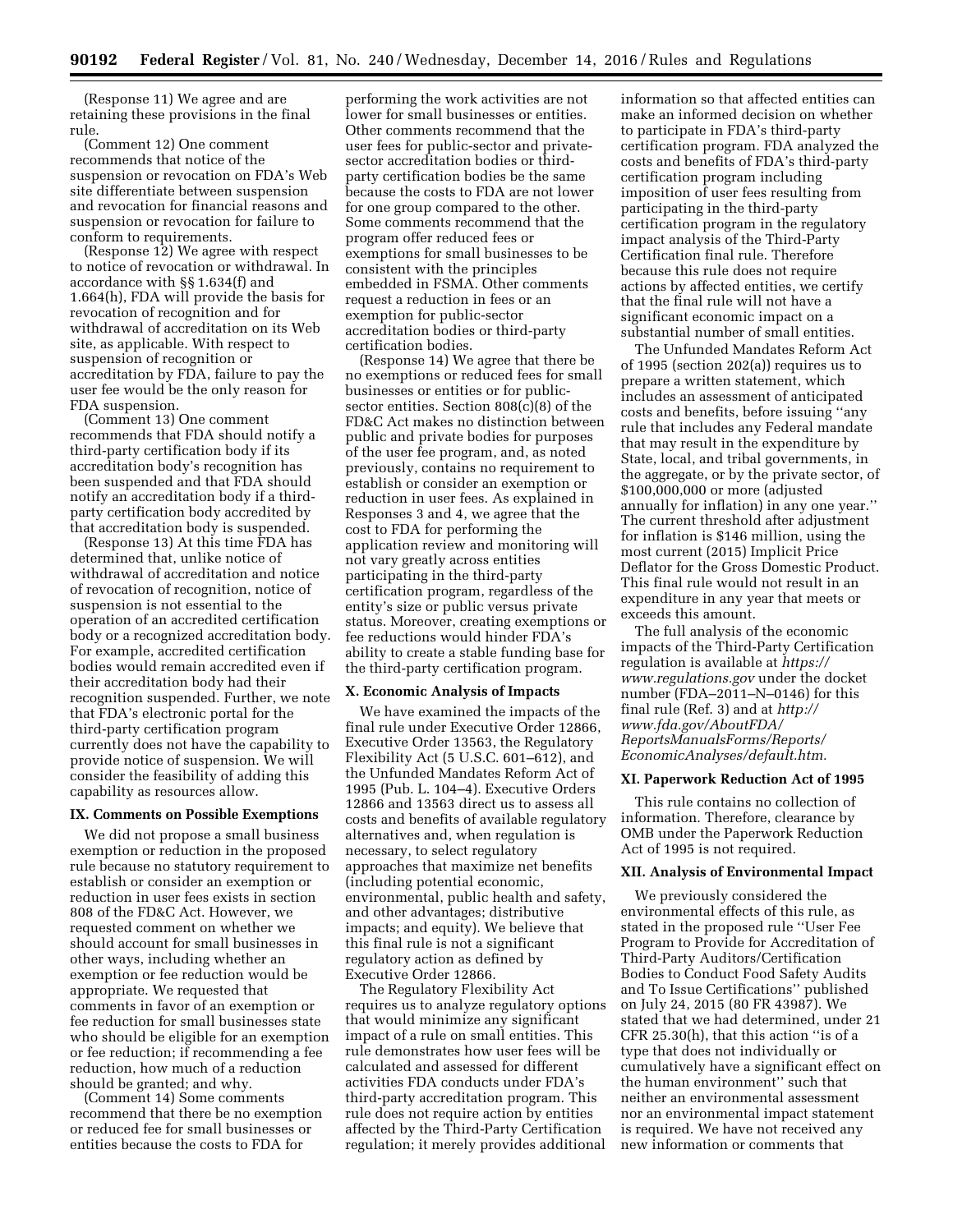would affect our previous determination.

### **XIII. Federalism**

We have analyzed this final rule in accordance with the principles set forth in Executive Order 13132. FDA has determined that the rule does not contain policies that have substantial direct effects on the States, on the relationship between the National Government and the States, or on the distribution of power and responsibilities among the various levels of government. Accordingly, we conclude that the rule does not contain policies that have federalism implications as defined in the Executive order and, consequently, a federalism summary impact statement is not required.

#### **XIV. References**

The following references are on display in the Division of Dockets Management (HFA–305), Food and Drug Administration, 5630 Fisher Lane, Rm. 1061, Rockville, MD 20852 and are available for viewing by interested persons between 9 a.m. and 4 p.m., Monday through Friday; they are also available electronically at *[https://](https://www.regulations.gov)  [www.regulations.gov.](https://www.regulations.gov)* FDA has verified the Web site addresses, as of the date this document publishes in the **Federal Register**, but Web sites are subject to change over time.

1. International Organization for Standardization/International Electrotechnical Commission, ISO/IEC ''17011:2004 Conformity Assessment— General Requirements for Accreditation Bodies Accrediting Conformity Assessment Bodies,'' Copies are available from the International Organization for Standardization, 1, rue de Varembe, Case postale 56, CH–1211 Geneve 20, Switzerland, or on the Internet at *[http://www.iso.org/iso/](http://www.iso.org/iso/home/store/catalogue_tc/catalogue_detail.htm?csnumber=29332) [home/store/catalogue](http://www.iso.org/iso/home/store/catalogue_tc/catalogue_detail.htm?csnumber=29332)*\_*tc/ catalogue*\_*[detail.htm?csnumber=29332](http://www.iso.org/iso/home/store/catalogue_tc/catalogue_detail.htm?csnumber=29332)* or

may be examined at the Division of Dockets Management (see **ADDRESSES**) (Reference Docket No. FDA–2011–N–0146 and/or RIN 0910–AG66).

2. FDA, ''Preliminary Regulatory Impact Analysis for the proposed rules on Foreign Supplier Verification Programs (Docket No. FDA–2011–N–0143) and Accreditation of Third-Party Auditors/Certification Bodies to Conduct Food Safety Audits and to Issue Certifications (Docket No. FDA–2011–N– 0146) under Executive Order 13563, the Regulatory Flexibility Act (5 U.S.C. 601–612), the Unfunded Mandates Reform Act of 1995 (Pub. L. 104–4), and the Paperwork Reduction Act of 1995 (44 U.S.C. 3501– 3520),'' *[http://www.fda.gov/downloads/](http://www.fda.gov/downloads/aboutfda/reportsmanualsforms/reports/economicanalyses/ucm363286.pdf)  [aboutfda/reportsmanualsforms/reports/](http://www.fda.gov/downloads/aboutfda/reportsmanualsforms/reports/economicanalyses/ucm363286.pdf)  [economicanalyses/ucm363286.pdf,](http://www.fda.gov/downloads/aboutfda/reportsmanualsforms/reports/economicanalyses/ucm363286.pdf)*  November 2013.

3. FDA, ''Final Regulatory Impact Analysis: Accreditation of Third-Party Certification

Bodies to Conduct Food Safety Audits and to Issue Certifications,'' *[http://www.fda.gov/](http://www.fda.gov/downloads/AboutFDA/ReportsManualsForms/Reports/EconomicAnalyses/UCM471886.pdf)  [downloads/AboutFDA/](http://www.fda.gov/downloads/AboutFDA/ReportsManualsForms/Reports/EconomicAnalyses/UCM471886.pdf) [ReportsManualsForms/Reports/](http://www.fda.gov/downloads/AboutFDA/ReportsManualsForms/Reports/EconomicAnalyses/UCM471886.pdf) [EconomicAnalyses/UCM471886.pdf,](http://www.fda.gov/downloads/AboutFDA/ReportsManualsForms/Reports/EconomicAnalyses/UCM471886.pdf)*  November 2015.

### **List of Subjects in 21 CFR Part 1**

Cosmetics, Drugs, Exports, Food labeling, Imports, Labeling, Reporting and recordkeeping requirements.

Therefore, under the Federal Food, Drug, and Cosmetic Act and under authority delegated to the Commissioner of Food and Drugs, 21 CFR part 1 is amended as follows:

## **PART 1—GENERAL ENFORCEMENT REGULATIONS**

■ 1. The authority citation for part 1 is revised to read as follows:

**Authority:** 15 U.S.C. 1333, 1453, 1454, 1455, 4402; 19 U.S.C. 1490, 1491; 21 U.S.C. 321, 331, 332, 333, 334, 335a, 342, 343, 350c, 350d, 350e, 350j, 350k, 352, 355, 360b, 360ccc, 360ccc–1, 360ccc–2, 362, 371, 373, 374, 379j–31, 381, 382, 384a, 384b, 384d, 387, 387a, 387c, 393; 42 U.S.C. 216, 241, 243, 262, 264, 271; Pub. L. 107–188, 116 Stat. 594, 668–69; Pub. L. 111–353, 124 Stat. 3885, 3889.

■ 2. In § 1.634, add paragraph (a)(4)(iii) to read as follows:

## **§ 1.634 When will FDA revoke recognition?**   $(a) * * * *$

# $(4) * * * *$

(iii) Failure to pay the annual user fee within 90 days of the payment due date, as specified in § 1.725(b)(3).

■ 3. In § 1.664, add paragraph  $(a)(4)$  to read as follows:

## **§ 1.664 When would FDA withdraw accreditation?**

\* \* \* \* \*

 $(a) * * * *$ (4) If payment of the third-party certification body's annual fee is not

received within 90 days of the payment due date, as specified in  $\S 1.725(c)(3)$ . \* \* \* \* \*

■ 4. In Subpart M, add an undesignated center heading and §§ 1.700 through 1.725 to read as follows:

## **Requirements for User Fees Under This Subpart**

- Sec.<br>1.700 Who is subject to a user fee under this subpart?
- 1.705 What user fees are established under this subpart?
- 1.710 How will FDA notify the public about the fee schedule?
- 1.715 When must a user fee required by this subpart be submitted?
- 1.720 Are user fees under this subpart refundable?

1.725 What are the consequences of not paying a user fee under this subpart on time?

#### **§ 1.700 Who is subject to a user fee under this subpart?**

(a) Accreditation bodies submitting applications or renewal applications for recognition in the third-party certification program;

(b) Recognized accreditation bodies participating in the third-party certification program;

(c) Third-party certification bodies submitting applications or renewal applications for direct accreditation; and

(d) Accredited third-party certification bodies (whether accredited by recognized accreditation bodies or by FDA through direct accreditation) participating in the third-party certification program.

# **§ 1.705 What user fees are established under this subpart?**

(a) The following application fees: (1) Accreditation bodies applying for recognition are subject to an application fee for the estimated average cost of the work FDA performs in reviewing and evaluating applications for recognition of accreditation bodies.

(2) Recognized accreditation bodies submitting renewal applications are subject to a renewal application fee for the estimated average cost of the work FDA performs in reviewing and evaluating renewal applications for recognition of accreditation bodies.

(3) Third-party certification bodies applying for direct accreditation are subject to an application fee for the estimated average cost of the work FDA performs in reviewing and evaluating applications for direct accreditation.

(4) Accredited third-party certification bodies applying for renewal of direct accreditation are subject to an application fee for the estimated average cost of the work FDA performs in reviewing and evaluating renewal applications for direct accreditation.

(b) The following annual fees: (1) Recognized accreditation bodies are subject to an annual fee for the estimated average cost of the work FDA performs to monitor performance of recognized accreditation bodies under § 1.633.

(2) Third-party certification bodies directly accredited by FDA are subject to an annual fee for the estimated average cost of the work FDA performs to monitor directly accredited thirdparty certification bodies under § 1.662.

(3) Third-party certification bodies accredited by recognized accreditation bodies are subject to an annual fee for the estimated average cost of the work